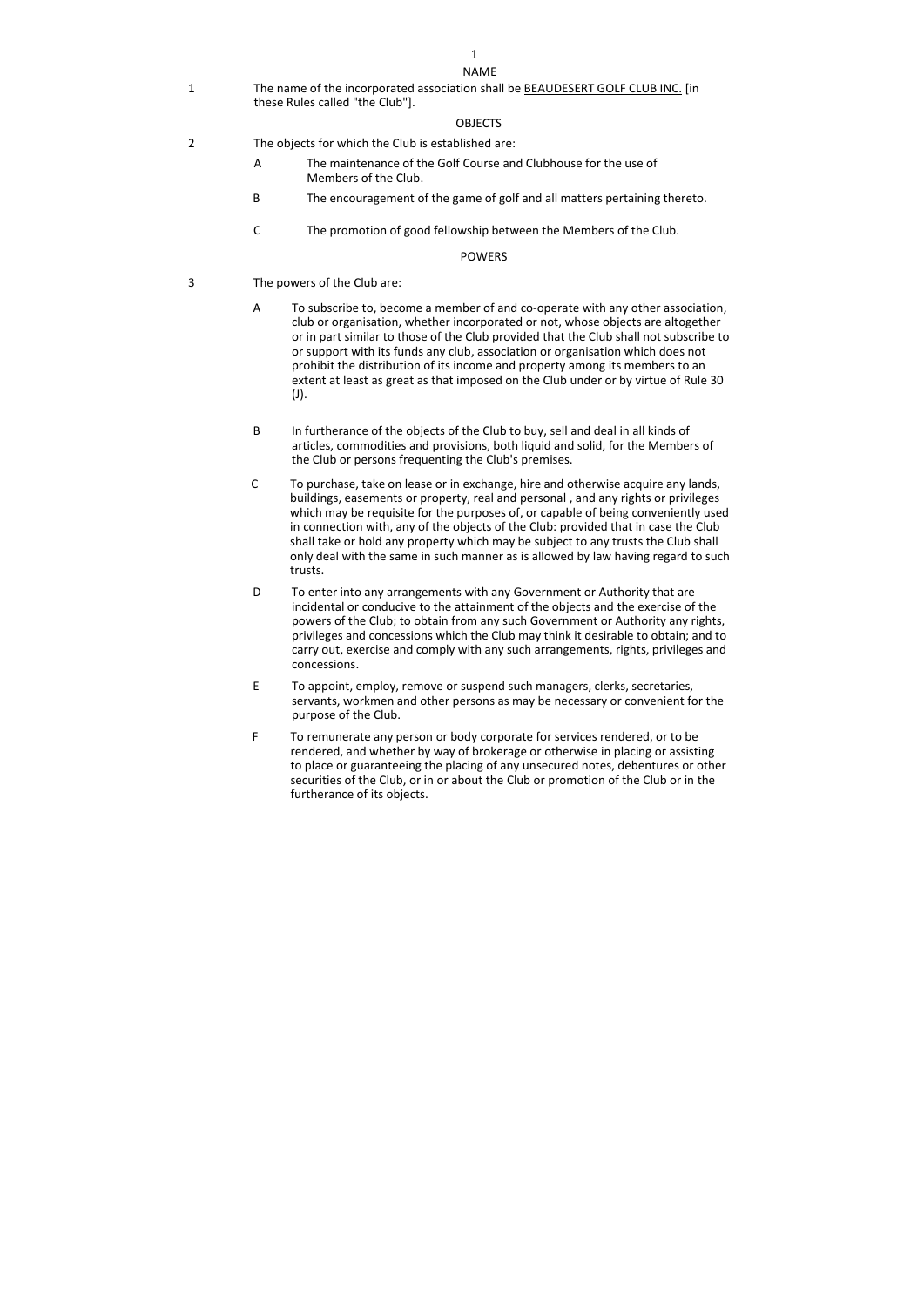- G To construct, improve, maintain, develop, work, manage, carry out, alter or control any houses, buildings, grounds, works or conveniences which may seem calculated directly or indirectly to advance the Club's interests, and to contribute to, subsidise or otherwise assist and take part in the construction, improvement, maintenance, development, working, management, carrying out, alteration or control thereof.
- H To invest and deal with the money of the Club not immediately required in such manner as may from time to time be thought fit.
- I To take, or otherwise acquire, and hold shares, debentures or other securities of any company or body corporate.
- J In furtherance of the objects of the Club to lend and advance money or give credit to any person or body corporate; to guarantee and give guarantees or indemnities for the payment of money or the performance of contracts or obligations by any person or body corporate, and otherwise to assist any person or body corporate.
- K To borrow or raise money either alone or jointly with any person or legal entity in such manner as may be thought proper and whether upon fluctuating advance account or overdraft or otherwise to represent or secure any moneys and further advances borrowed or to be borrowed alone or with others as aforesaid by notes secured or unsecured, debentures or debenture stock perpetual or otherwise, or by mortgage, charge, lien or other security upon the whole or any part of the Club's property or assets present or future and to purchase, redeem or pay-off any such securities.
- L To draw, make, accept, endorse, discount, execute and issue promissory notes, bills of exchange, bills of lading and other negotiable or transferable instruments.
- M In furtherance of the objects of the Club to sell, improve, manage, develop, exchange, lease, dispose of, turn to account or otherwise deal with all or any part of the property and rights of the Club according to law.
- N To take or hold mortgages, liens or charges, to secure payment of the purchase price, or any unpaid balance of the purchase price, or any part of the Club's property of whatsoever kind sold by the Club, or any money due to the Club from purchasers and others.
- O To take any gift of property whether subject to any special trust or not, for any one (1) or more of the objects of the Club but subject always to the proviso in sub-rule  $(C).$
- P To take such steps by personal or written appeals, public meetings or otherwise, as may from time to time be deemed expedient for the purpose of procuring contributions to the funds of the Club, in the shape of donations, annual subscriptions or otherwise.
- Q To print and publish newspapers, periodicals, books or leaflets that the Club may think desirable for the promotion of its objects.
- R In furtherance of the objects of the Club to amalgamate with any one (1) or more incorporated associations having objects altogether or in part similar to those of the Club and which shall prohibit the distribution of its or their income and property among its or their members to an extent at least as great as that imposed upon the Club under or by virtue of Rule 30 (J)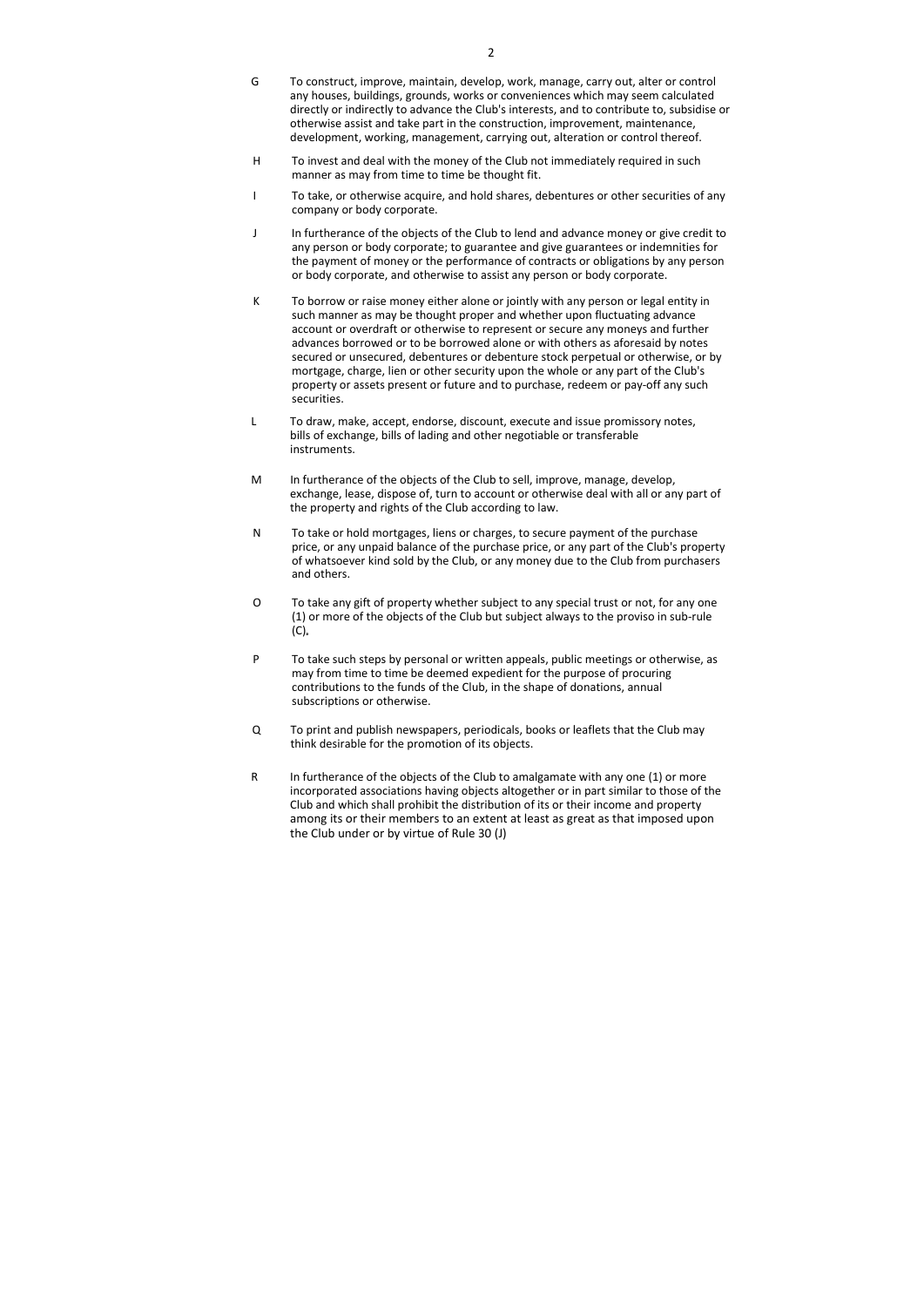- S In furtherance of the objects of the Club to purchase or otherwise acquire and undertake all or any part of the property, assets, liabilities and engagements of any one (1) or more of the incorporated associations with which the Club is authorised to amalgamate
- T In furtherance of the objects of the Club to transfer all or any part of the property, assets, liabilities and engagements of the Club to any one (1) or more of the incorporated associations with which the Club is authorised to amalgamate.
- U To make donations for patriotic, charitable or community purposes.
- V To transact any lawful business in aid of the Commonwealth of Australia in the prosecution of any war in which the Commonwealth of Australia is engaged.
- W To do all such other things as are incidental or conducive to the attainment of the objects and the exercise of the powers of the Club.

## **MEMBERSHIP**

- 4 A The provisions of Rule No. 10 excluded, membership of the Club shall be open to any person of good character and repute who has attained the age of eighteen (18) years, is interested in playing the game of golf, and whose membership is likely to be compatible with existing Members.
	- B Every applicant for any class of membership shall be proposed by one (1) Member of the Club and seconded by another Member. The application shall be made in writing, signed by the applicant, his/her proposer and seconder, and shall be in such form as the Management Committee from time to time prescribes.

#### CLASSES OF MEMBERS

- 5 There shall be the following classes of Members of the Club. These Members will be unlimited in numbers.
	- a. Life Members and Lifetime Members
	- b. Ordinary Members
	- c. Temporary Members
	- d. Social Members
	- e. Junior Members

Sub-Categories of the above may, from time to time, be defined by the Committee, and approved at a General Meeting and listed in the By-Laws.

Members wishing to transfer from one class of membership to another should apply in writing to the Management Committee prior to the due date for payment of subscriptions and the Management Committee shall have discretion in approving the transfer.

### LIFE MEMBERS AND LIFETIME MEMBERS

6 A On the recommendation of the Management Committee, Life Membership, exempt from payment of entrance fee and subscription, may be granted to any person who has rendered special service to the Club. Life Members shall be entitled to the same privileges and be bound by the same rules of the Club as Ordinary Members.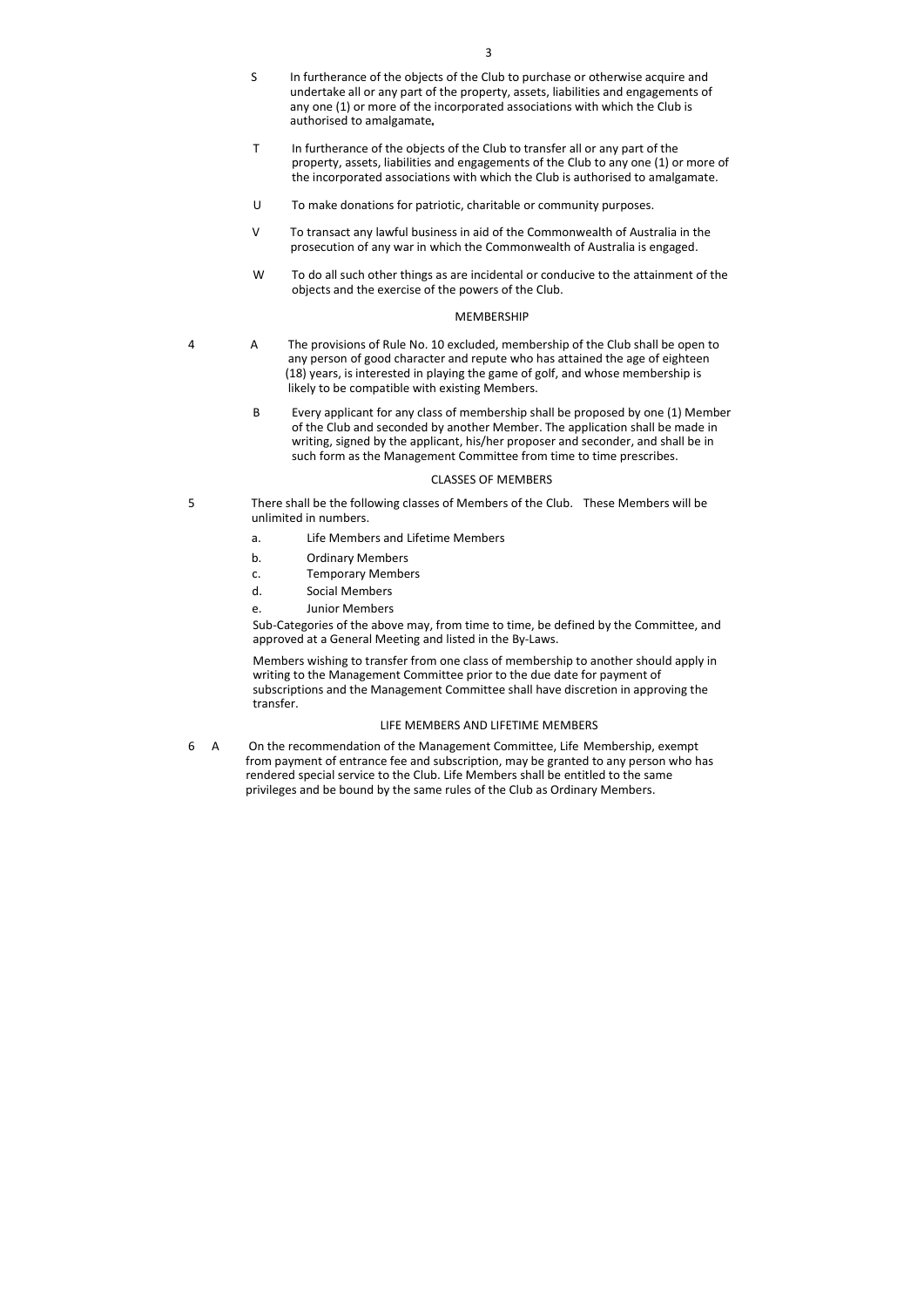B Lifetime Membership shall be open to any Ordinary Member who elects to pay the lump sum determined from time to time by the Club in a General Meeting. Payment of the lump sum exempts the Member from payment of annual subscriptions for his or her lifetime but does not exempt the Member from payment of such other fees, levies, or dues as may be applicable at any time. Lifetime members shall be entitled to the same privileges and be bound by the same rules of the Club as Ordinary Members.

### ORDINARY MEMBERS

- 7 A Any person who is eligible for membership of the club under these rules may be elected in accordance with the provisions herein contained as an Ordinary member of the Club.
	- B Notwithstanding any of the provisions contained elsewhere in these rules, members of the female gender, referred herein as "Lady Members", shall be entitled to special concessions as outlined in the following sub-clauses:
		- (i) Management relating exclusively to Lady Members, shall be vested in a Committee [hereinafter called "The Ladies Committee"] drawn from Lady Members from within the club.
		- (ii) The Ladies Committee shall consist of not less than five (5) ladies, who shall be elected in accordance with Section five (5) of the By-Laws: Sub-Committees, at an Annual General Meeting, to be held once in every calendar year. The method of election of office bearers, the period for which they are elected, the filling of vacancies which may occur, and the frequency of its general meetings shall be as determined from time to time by the Ladies Committee.
		- (iii) The Ladies Committee shall have the power to arrange matches and handicaps and deal with any other matters relating exclusively to Lady Members.
	- C Notwithstanding any of the provisions elsewhere in these rules, Members who are aged 50 and over (female), and aged 55 and over (male), referred herein as "Veteran Members" shall be entitled to special concessions as outlined in the following sub clauses:-
		- (i) Management of all matters relating exclusively to Veteran Members shall be vested in a Committee herein after called "The Veterans Committee", drawn from Veteran Members within the club.
		- (ii) The Veterans Committee shall consist of not more than ten (10) Veterans, who shall be elected in accordance with Section five (5) of the By-laws: Sub-Committees, at an Annual General Meeting to be held once in every calendar year. The method of election of office bearers, the period for which they are elected, the filling of vacancies which may occur, and the frequency of its general meetings, shall be as determined from time to time by the Veterans Committee.
		- (iii) The Veterans Committee shall have the power to arrange matches and handicaps and deal with any other matters relating exclusively to Veteran Members.
	- D All other rules of the club shall apply mutatis mutandis to both Lady and Veteran members.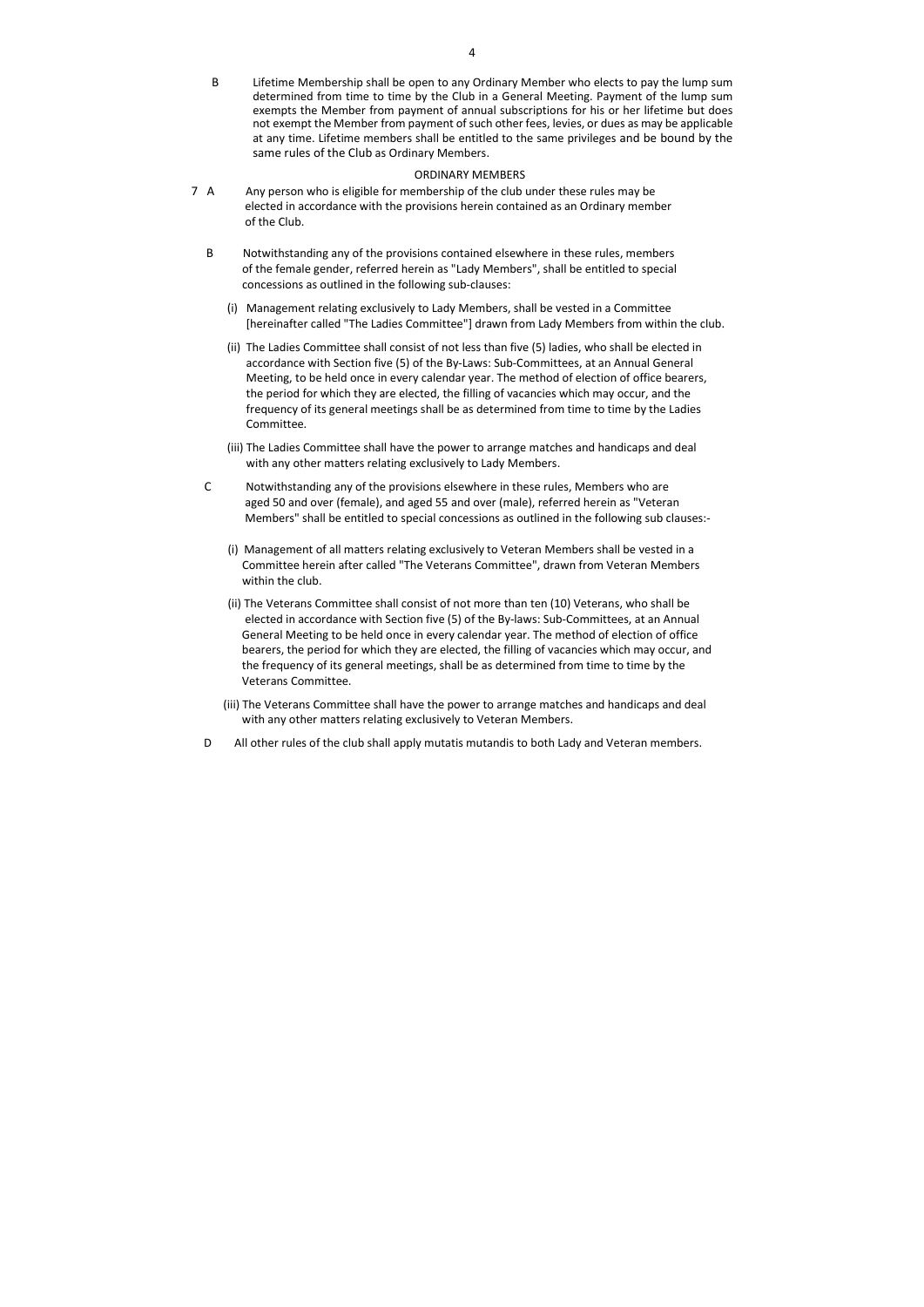### TEMPORARY MEMBERS

8 Any person permanently residing not less than sixty (60) kilometres from the clubhouse may upon nomination of any member and subject to the approval of the Management Committee, be admitted as a Temporary Member for a period not exceeding three (3) months in any financial year. Such Temporary Member must obtain a Temporary Membership card from the Secretary, and shall not exercise his/her rights as a Temporary Member unless such fees as may from time to time be prescribed by the Management Committee shall have been paid. The Member introducing the Temporary Member to the Club shall be responsible for all fees, which shall be payable in advance. No Temporary member shall compete for any Club or Member's Trophy unless decreed otherwise by the Management Committee on or prior to the actual day of play.

# SOCIAL MEMBERS

9 Social Members shall be entitled to use the Clubhouse facilities and must adhere to the Club's By-Laws and dress rules, but shall not use the Golf Course, except on specified occasions at the discretion of the Management Committee. Green Fees are not included in the subscription of Social Members and must be paid on playing days. Social Members shall not have voting rights and, will not be eligible to hold a position on the Management Committee.

## JUNIOR MEMBERS

- 10 A Persons under the age of eighteen (18) years may be admitted as Junior Members of the Club and shall be permitted to play on the Golf Course and use the facilities of the Clubhouse. They may also participate in Club competitions upon such terms and conditions and subject to such restrictions and payment of such fees as the Management Committee may from time to time determine. Junior Members shall not have voting rights and will not be eligible to hold a position on the Management Committee.
	- B A Junior Member of the Club upon attaining the age of eighteen (18) years and who has been a regular playing Member of the Club for the past two (2) years may make application to become an Ordinary Member.
	- C The Management Committee shall have discretion in approving the transfer.

## MEMBERSHIP FEES

- 11 A Upon completion of the application form, Members shall pay such entrance fees and thereafter such annual subscriptions, green fees [which are included in annual subscriptions, except for persons who were Ordinary Members prior to the first day of January 1990, who may elect to pay green fees separately] levies and dues as shall be determined by the Members of the Club at a General Meeting and a list of such entrance fees, annual subscriptions, green fees, levies and dues shall be set out in the annual fixture calendar of the Club.
	- B. All subscriptions shall be at an annual rate and shall be due in advance on the first day of July in each year provided however that payment may be made in half-yearly instalments or, by monthly Direct Debit payments if so resolved at the General Meeting at which the said subscriptions are determined. A Member elected after the first of January in any year shall pay such proportion of the annual subscription for that year as shall be determined by the Management Committee. When half-yearly instalments are permitted, a Member elected in October/November/December or in April/May/June shall pay such proportion of the amount payable for that half-year as shall be determined by the Management Committee.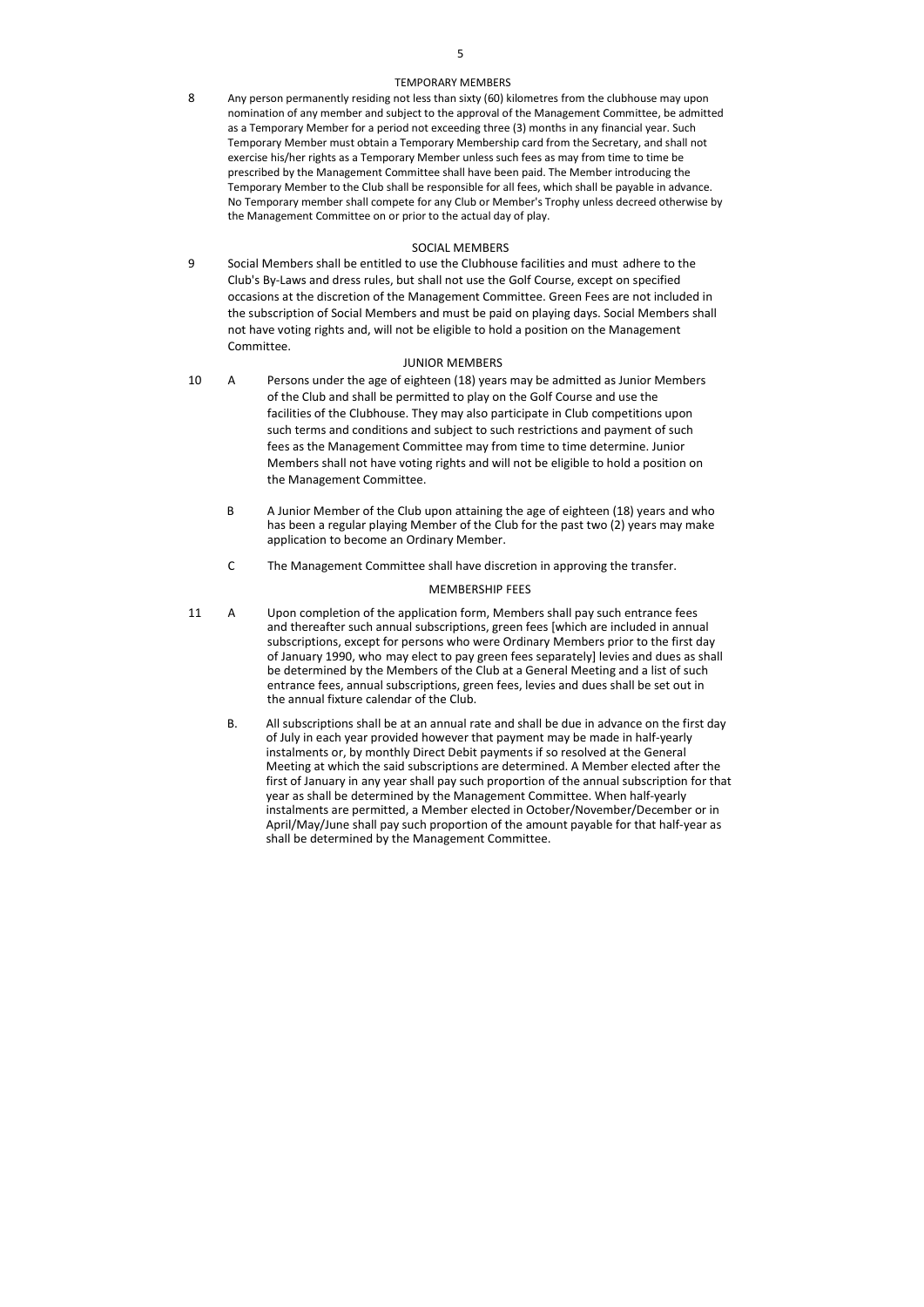- C. At least fourteen (14) days before the first day of July in each year, the Secretary shall notify all Members of the amount of the subscription, locker fees and other charges for the ensuing year and no further notice shall be necessary. When half-yearly instalments are permitted, at least fourteen (14) days before the first day of January in the following year, the Secretary shall notify all Members who have availed themselves of the instalment facility, of the remaining amount of the subscription then due and no further notice shall be necessary.
- D. Any Member who has not paid his or her subscription, levy or other dues:-
	- (i) After the expiration of one (1) calendar month from the date that such subscription, levy or other dues become due and payable, shall not be eligible to participate in Club competitions.
	- (ii) After the expiration of two (2) calendar months shall therefore ipso facto cease to be a Member of the Club and he or she shall be notified by the Secretary to that effect and his or her name shall be removed from the list of Members of the Club.

## LEVIES

12 The Management Committee may, with the sanction of two-thirds (2/3) of the Members present and entitled to vote at a Special General Meeting of the Club, make a levy upon all or any of the classes of membership, except Life Members, and shall have power to differentiate as to the amount of such levy payable by the various categories of membership. Rule 11 (D) (i) and (ii) shall apply if any Member shall fail to pay such levy.

# APPLICATIONS FOR MEMBERSHIP

- 13 A The names and addresses of persons nominated as Members of the Club shall be displayed in a conspicuous place in the Clubhouse for a period of at least seven (7) days before consideration of their applications.
	- B The Management Committee shall then consider the application(s) at its next meeting.
	- C Any applicant who receives a majority of the votes of the Members of the Management Committee present at the meeting at which such application is being considered shall be accepted as a Member to the class of membership applied for.
	- D On the election of a Member the Secretary shall immediately notify him or her and at the same time furnish a copy of the Rules of the Club. Every Member shall be deemed to agree to be bound by the Rules of the Club and the payment of the Entrance Fee and Annual Subscription shall be deemed to be conclusive evidence of such agreement.
	- E If an applicant shall not be elected, he/she shall be notified immediately by the Secretary and a proportion of fees paid in cash refunded, at a rate determined by the Management Committee. Cancellation of Direct Debit payments shall be the responsibility of the unsuccessful member. The Club shall not be bound to give any reason for the rejection of an application for membership.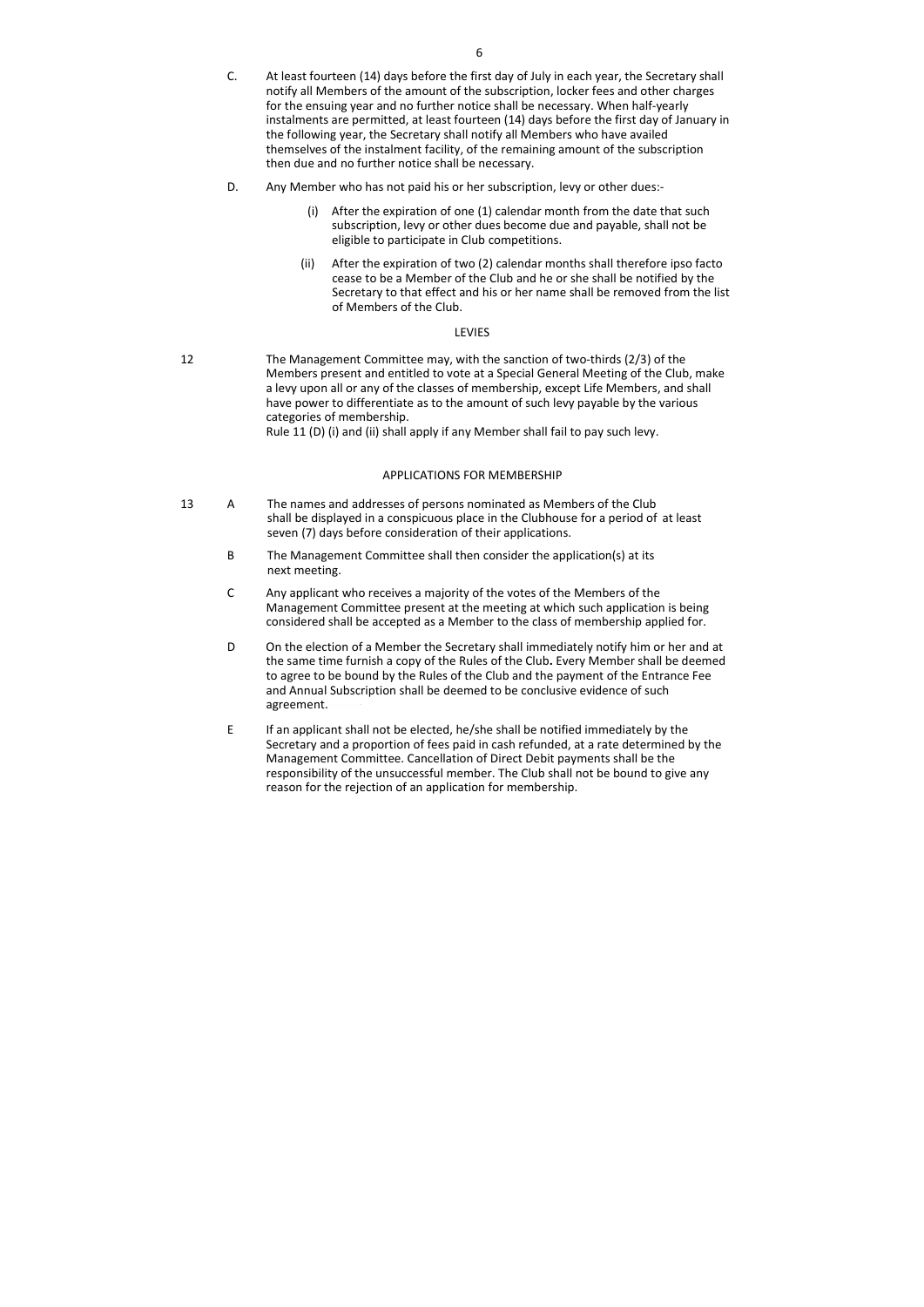### RESIGNATION

14 A Member may resign from the Club at any time by giving notice in writing to the Secretary but shall continue liable for his/her annual subscription and all arrears due and unpaid at the date of his/her resignation.

## RE-ENTRY

15 Any person who has previously resigned or otherwise forfeited membership of the Club may, at the discretion of the Management Committee, but subject to the provisions herein contained relating to membership and election, be again submitted for membership of the Club. If re-elected, the entrance fee payable shall be equal to the difference, if any, between that for the current class of membership applied for and that for the existing class when membership ceased. A Member re-entering the Club pursuant to this rule shall enjoy no privileges or priority whatsoever by virtue only of former membership.

## EXPULSION

- 16 A If a Member shall infringe any of the Rules of the Club, or in the opinion of the Management Committee be guilty of any conduct it considers prejudicial to the interests of the Club, the Management Committee may call upon such Member for an explanation or to answer any complaint made against such Member, and where such Member shall fail to attend or to so explain or answer to the Management Committee's satisfaction, the Management Committee may reprimand, suspend for such period as it shall determine, or expel him or her, removing his or her name from the list of Members.
	- B Any such Member who is dissatisfied with the decision of the Management Committee may, within one (1) calendar month from the day upon which the decision is communicated to him or her, by notice in writing addressed to the Secretary, appeal to the Club in a General Meeting. Upon receipt of such Notice of Appeal, the Secretary shall forthwith call a Special General Meeting of the Members to consider the appeal. The decision of the Management Committee may be set aside or varied by a resolution passed at such meeting by a vote of two-thirds (2/3) of the Members present.

## REGISTER OF MEMBERS

- 17 A The Management Committee shall cause a Register to be kept in which shall be entered the names and residential addresses of all persons proposed and admitted to membership of the Club and the dates of their admission, and the date of the latest payments by each Member of his or her subscription.
	- B Particulars shall also be entered into the Register of deaths, resignations, terminations and reinstatements of membership and any further particulars as the Management Committee or the Members at any General Meeting may require from time to time.
	- C The Register shall be open for inspection at all reasonable times by any Member who previously applies to the Secretary for such inspection.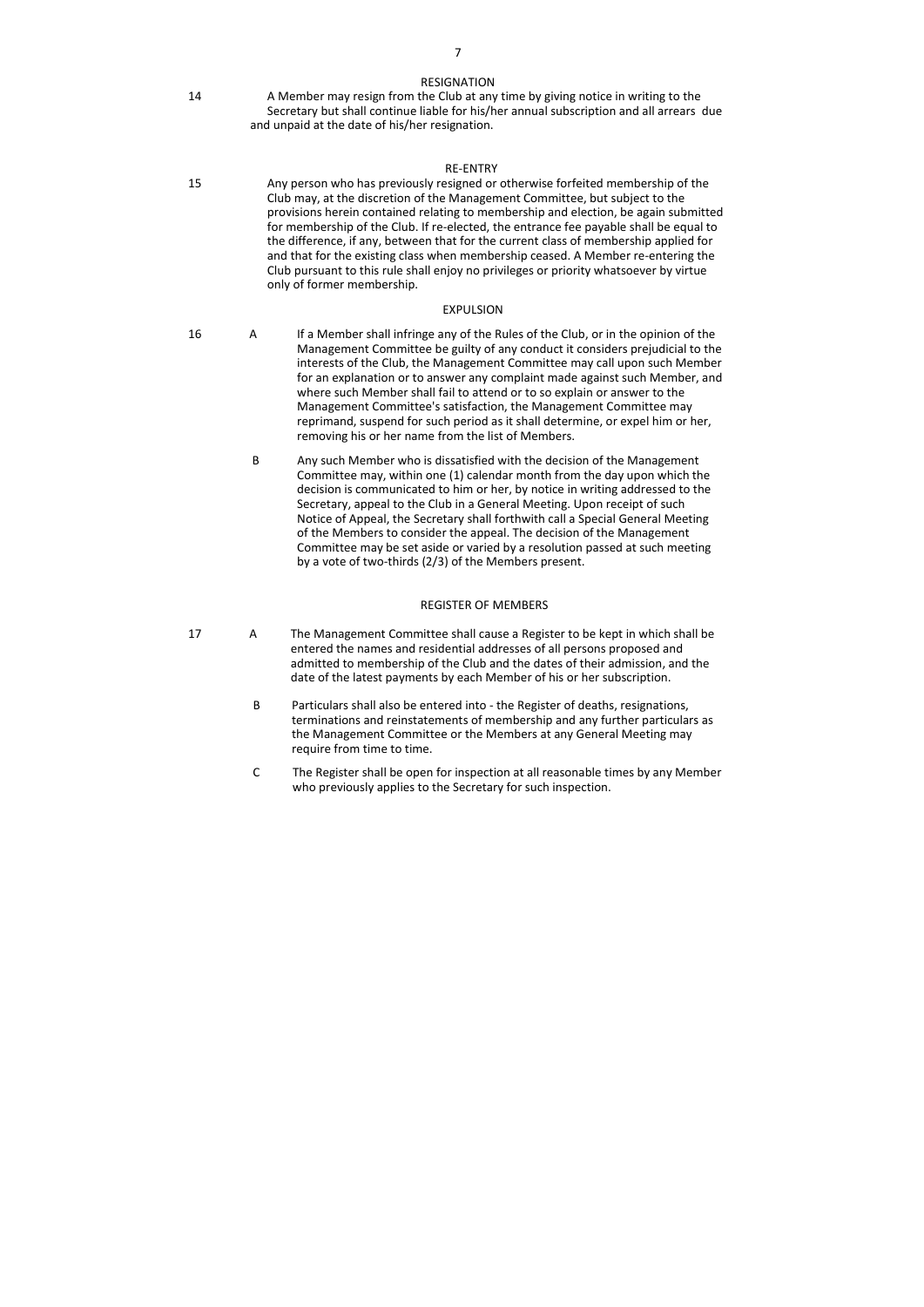#### 18 A MANAGEMENT COMMITTEE

- (i) The general affairs of the Club shall be managed by a Management Committee consisting of a President, two (2) Vice Presidents, Secretary, Treasurer, Greens Liaison Officer and Captain together with four (4) other elected Management Committee Members. The immediate past President shall be ex-officio with no voting rights.
- (ii) The Management Committee shall be elected by the general body of Members as hereinafter laid down in the Rules for a period of one (1) year.
- (iii) At the Annual General Meeting of the Club all Members of the Management Committee, for the time being shall retire from office, but shall be eligible upon nomination for re-election.
- (iv) The election of officers and other Members of the Management Committee shall take place in the following manner:-
	- (a) Any two (2) Members of the Club shall be at liberty to nominate any other Member to serve as an officer or other Member of the Management Committee.
	- (b) The nomination, which shall be in writing and signed by the Member and his proposer and seconder shall be lodged with the Secretary at least fourteen (14) days before the Annual General Meeting at which the election is to take place, provided always that if insufficient nominations are received, the Secretary may accept further nominations up to forty-eight (48) hours prior to the Annual General Meeting.
	- (c) A List of the candidates' names, with the proposers' and seconders' names, shall be posted in a conspicuous place in the office or usual place of meeting of the Club upon receipt of the nominations.
	- (d) Balloting lists shall be prepared [if necessary] containing the names of the candidates in alphabetical order, and each Member present shall be entitled to vote for any number of such candidates not exceeding the number of vacancies.
	- (e) Should, at the commencement of such meeting, there be an insufficient number of candidates nominated, nominations may be taken from the floor of the meeting.
- (v) All Members of the Management Committee must have been financial Members of the Club for a period of at least two (2) consecutive years immediately preceding the AGM.
- (vi) No employee of the Club nor any person having a pecuniary interest in the Club shall be eligible to hold any position on the Management Committee.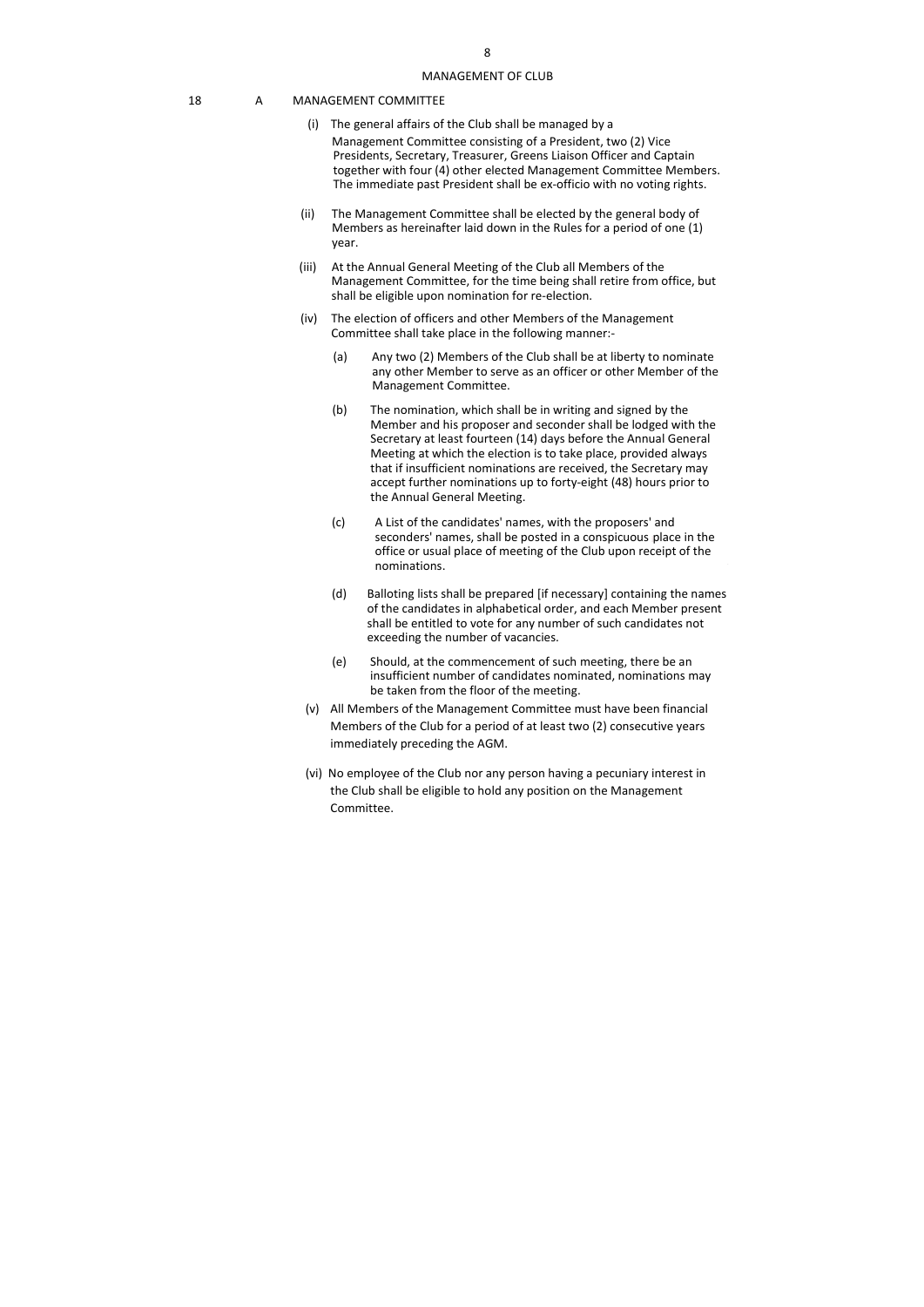### B ELECTION OF PRESIDENT

- (i) The nomination and election procedure to be followed to determine who holds the office of President is the same as that for the election of Committee Members.
- (ii) The duly elected President
	- a) holds office until he/she vacates it in accordance with Rule 18 E, or, until the close of the Annual General Meeting at which the election is held;
	- b) is also elected as a Committee Member

## C ELECTION OF VICE PRESIDENT/S

- (i) The nomination and election procedure to be followed to determine who holds the office of Vice President is the same as that for the election of Committee Members.
- (ii) The duly elected Vice President/s
	- a) hold office until he/she vacates it in accordance with Rule 18 E, or, until the close of the Annual General Meeting at which the election is held;
	- b) are also elected as Committee Members

# D RETIREMENT OR RESIGNATION OF MANAGEMENT COMMITTEE MEMBERS

- (i) A Member of the Management Committee may resign from the Management Committee by giving written notice of resignation to the Secretary.
	- (ii) The resignation takes effect at
		- a) the time the notice is received by the Secretary; or
		- b) if a later time is stated in the notice the later time
	- (iii) The continuing Members of the Management Committee may act notwithstanding any vacancy in their body, but if the number of Management Committee Members falls below a quorum as hereinafter provided, the Management Committee shall not act except for the purposes of filling up vacancies.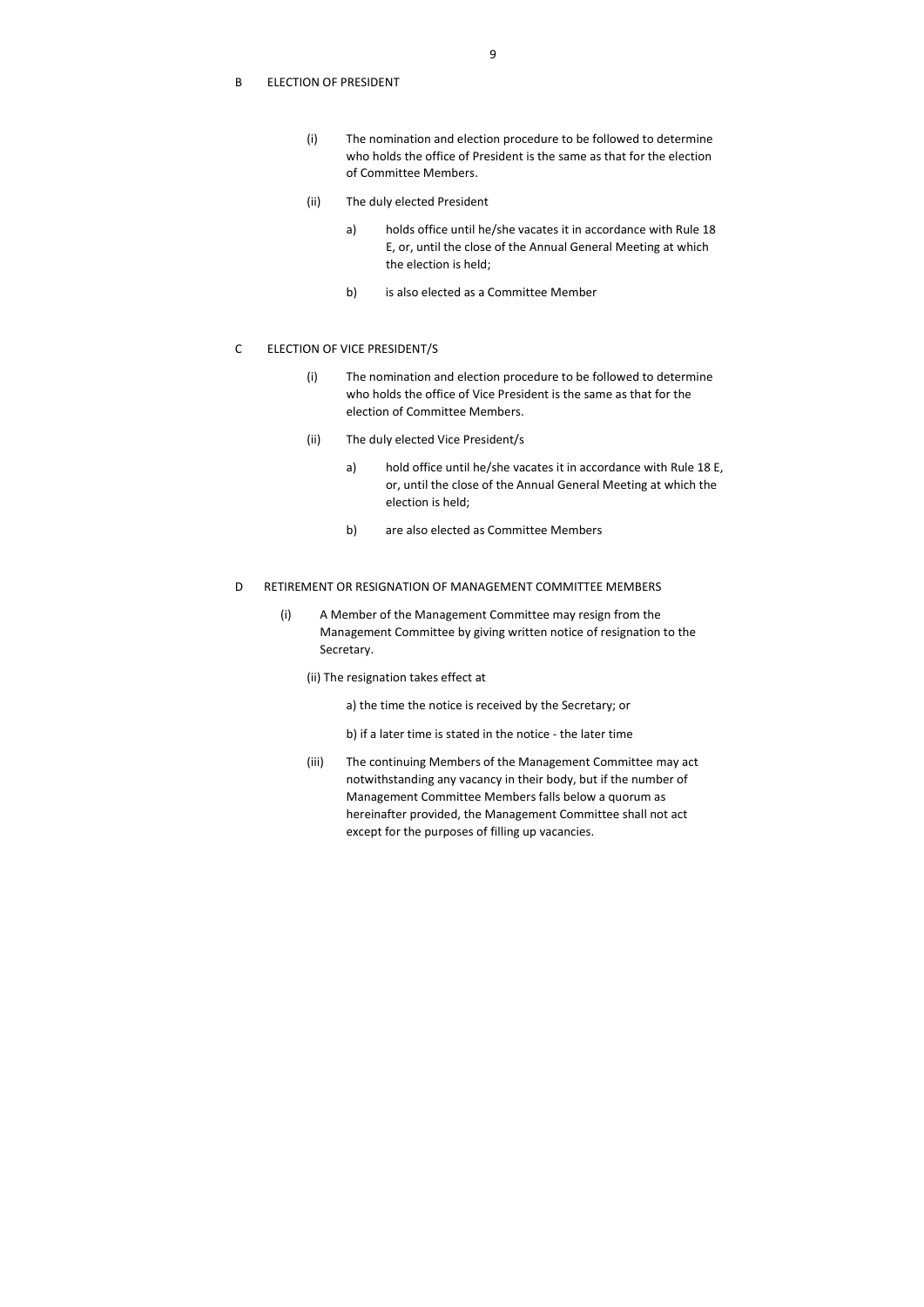- (iv) If any Member of the Management Committee shall fail to attend three (3) consecutive Management Committee Meetings without apology, his/her position shall be declared vacant by the Management Committee.
- (v) The Management Committee shall have power at any time to appoint any eligible Member of the Club to fill a casual vacancy on the Management Committee until the next Annual General Meeting

### E REMOVAL OF MANAGEMENT COMMITTEE MEMBER

The Management Committee shall have power to remove from office any Member who shall, by a resolution passed by not less than two-thirds (2/3) of the Members present at a Management Committee Meeting, be declared to have been guilty of misconduct as an officer of the Club or to have done any act prejudicial to the character or interests of the Club. Before any charge against any officer is considered, the Management Committee shall cause a notice in writing to be sent to such officer's last known place of abode, specifying the charge brought against such officer and the date, place and time [not less than seven (7) days clear after the date of giving such notice] of the Management Committee Meeting at which such charge shall be inquired into, and at this meeting the officer shall be given full opportunity to defend the charges. Such officer shall have the same right of appeal as provided for persons under Rule 16(B).

### F FUNCTIONS OF MANAGEMENT COMMITTEE

The Management Committee shall have full control of the affairs of the Club except as is expressly provided in these Rules, and subject to resolutions of the Members of the Club carried at any General Meeting. In particular, but without derogating from the general powers hereinbefore conferred, the Management Committee shall have power from time to time:-

- (i) To borrow or raise money in such manner at such rate of interest and upon such terms as the Management Committee shall think fit and in particular by the issue of debentures, perpetual or otherwise, and for the purpose of securing the repayment of any money so borrowed or raised, provided that the Management Committee shall not in any one (1) year be authorised or entitled, unless acting under a special resolution of the Members, to borrow or raise money or incur debts or disabilities on behalf of or in the name of the Club to a larger amount than twenty percent (20%) of the total of entrance fees and annual subscriptions raised from all classes of membership in that year.
- (ii) To cause to be opened banking accounts in the name of the Club into which all monies received shall be paid as soon as possible after receipt. If it so desires, to change its bank or to conduct accounts in more than one (1) bank.
- (iii) To invest in such manner as the Members of the Club may from time to time determine.
- (iv) To determine by whom any cheques, bills of exchange, promissory notes, deposit notes or other obligations shall be drawn, made or accepted or endorsed on behalf of the Club.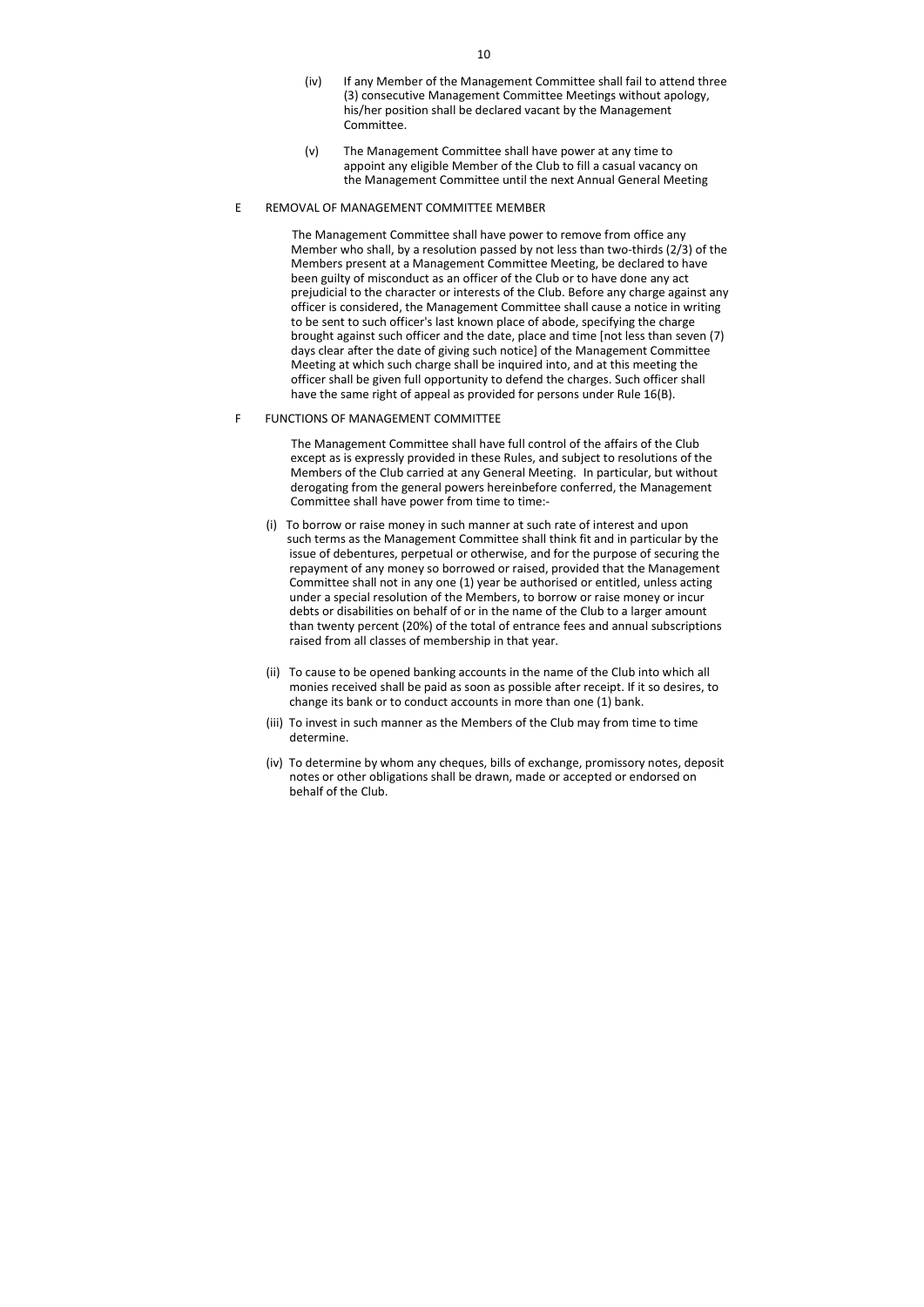- (v) To appoint any Member of the Club as Sub Committees to act for any purpose which from time to time appears desirable and to delegate any such Sub Committees such powers as thought fit. The President shall be ex officio of all Sub Committees
- (vi) To appoint any delegate or delegates to represent the Club for any purpose and with such powers as may be thought fit.
- (vii) To engage, control and dismiss the Club's servants and employees.
- (viii) To make, rescind, and alter any By-Laws or regulations provided such alterations are not inconsistent with the provisions of the Liquor Act 1992 and the Gaming Machine Act 1991 in respect of:-
	- (a) The arrangements and control of play, competitions and matches
	- (b) The playing rights of various classes of Members.
	- (c) The privileges of the various classes of Members in respect of the Club's facilities.
	- (d) The upkeep and control of the Golf Course and Clubhouse.
	- (e) The enforcement of any By-Laws or regulations by suspension from the enjoyment of all or any of the privileges of membership.
	- (f) The conduct and attire of Members both on the Golf Course and in the Clubhouse.
	- (g) The management and control of caddies.
	- (h) The management, control and well-being of the Club.
- Such By-Laws may be set aside by resolution at an Annual General Meeting of Members.
	- (ix) The Management Committee may, at its discretion, delegate disciplinary power of reprimand to the Match and Greens Sub Committees.

#### G MEETINGS OF THE MANAGEMENT COMMITTEE

- (i) The Management Committee shall meet at least once every calendar month to exercise its functions.
- (ii) A special meeting of the Management Committee may be convened by the Secretary at any time on the requisition in writing signed by not less than one-third (1/3) of the Members of the Management Committee, which requisition shall clearly state the reasons why such special meeting is being convened and the nature of the business to be transacted thereat
- (iii) Not less than seven (7) days' notice shall be given by the Secretary to Members of the Management Committee of any special meeting of the Management Committee.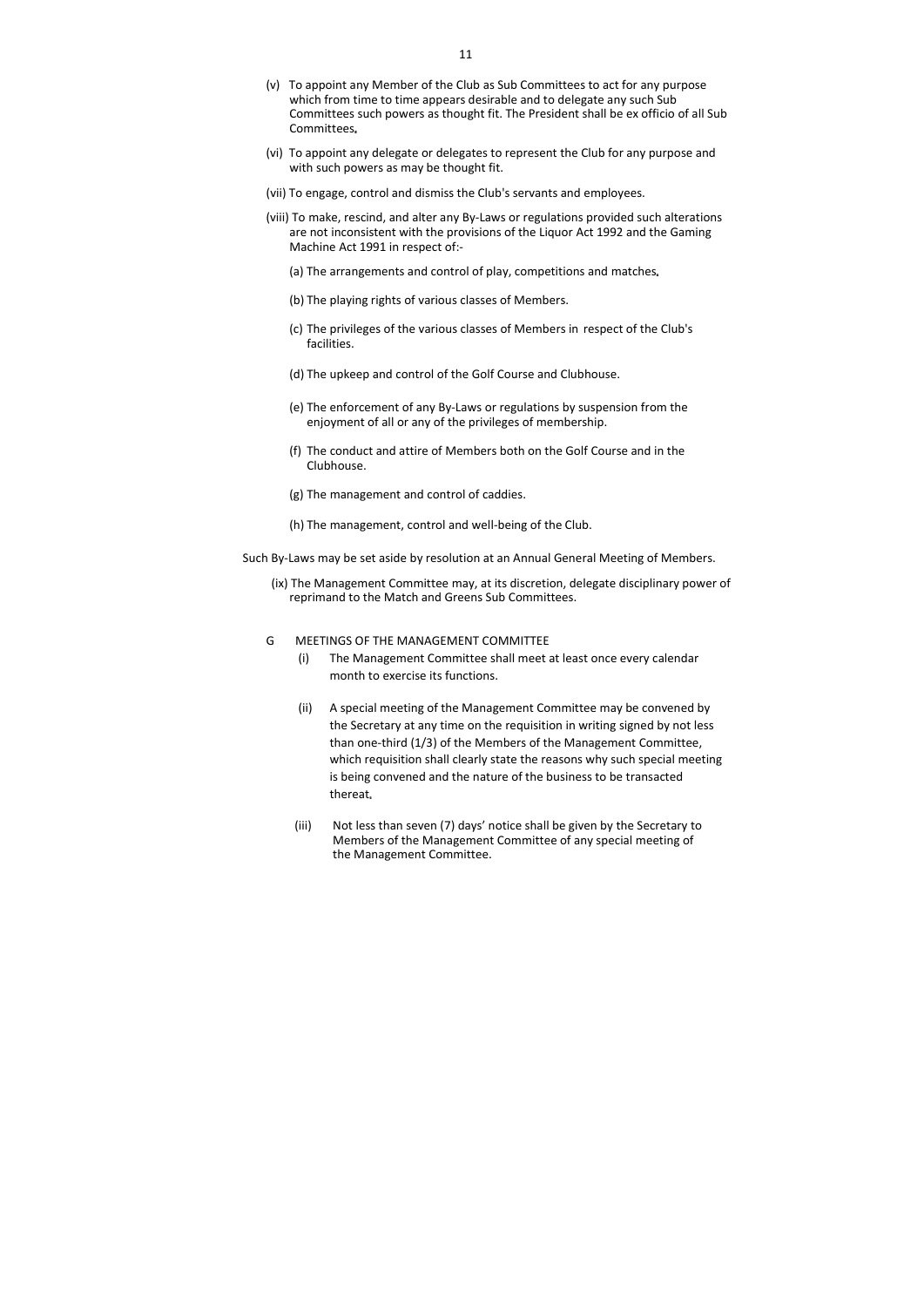- (iv) At any Management Committee meeting, a simple majority of the elected membership shall form a quorum.
- (v) Questions arising at any meeting of the Management Committee shall be decided by a majority vote. In the case of equality of votes, the question is decided in the negative.
- (vi) A Member of the Management Committee shall not vote in respect of any contract or proposed contract with the Club in which he/she is interested, or any matter arising thereout, and if he/she does so vote his/her vote shall not be counted.
- (vii) The President shall preside as Chairperson at every meeting of the Management Committee, or if there is no President, or if at any meeting he/she is not present within ten (10) minutes after the time appointed for holding the meeting, a Vice President shall be Chairperson or if a Vice President is not present at the meeting then the Members may choose one (1) of their number to Chair the Meeting.
- (viii) If within half an hour from the time appointed for the commencement of a Management Committee meeting a quorum is not present, the meeting, if convened upon the requisition of Members of the Management Committee, shall lapse. In any other case, it shall stand adjourned to the same day in the next week at the same time and place, or to such other day and at such other time and place as the Management Committee may determine, and if at the adjourned meeting a quorum is not present within half an hour from the time appointed for the meeting, the meeting shall lapse.
- (ix) All acts done by any meeting of the Management Committee or of a Sub-Committee or by any person acting as a Member of the Management Committee shall, notwithstanding that it is afterwards discovered that there was some defect in the appointment of any such Member of the Management Committee or person acting as aforesaid, or that the Members of the Management Committee or any of them were disqualified, be as valid as if every such person had been duly appointed and was qualified to be a Member of the Management Committee.
	- (x) A resolution in writing signed by all Members of the Management Committee for the time being entitled to receive notice of a meeting of the Management Committee shall be as valid and effectual as if it had been passed at a meeting of the Management Committee duly convened and held. Any such resolution may consist of several documents in like form, each signed by one (1) or more Members of the Management Committee.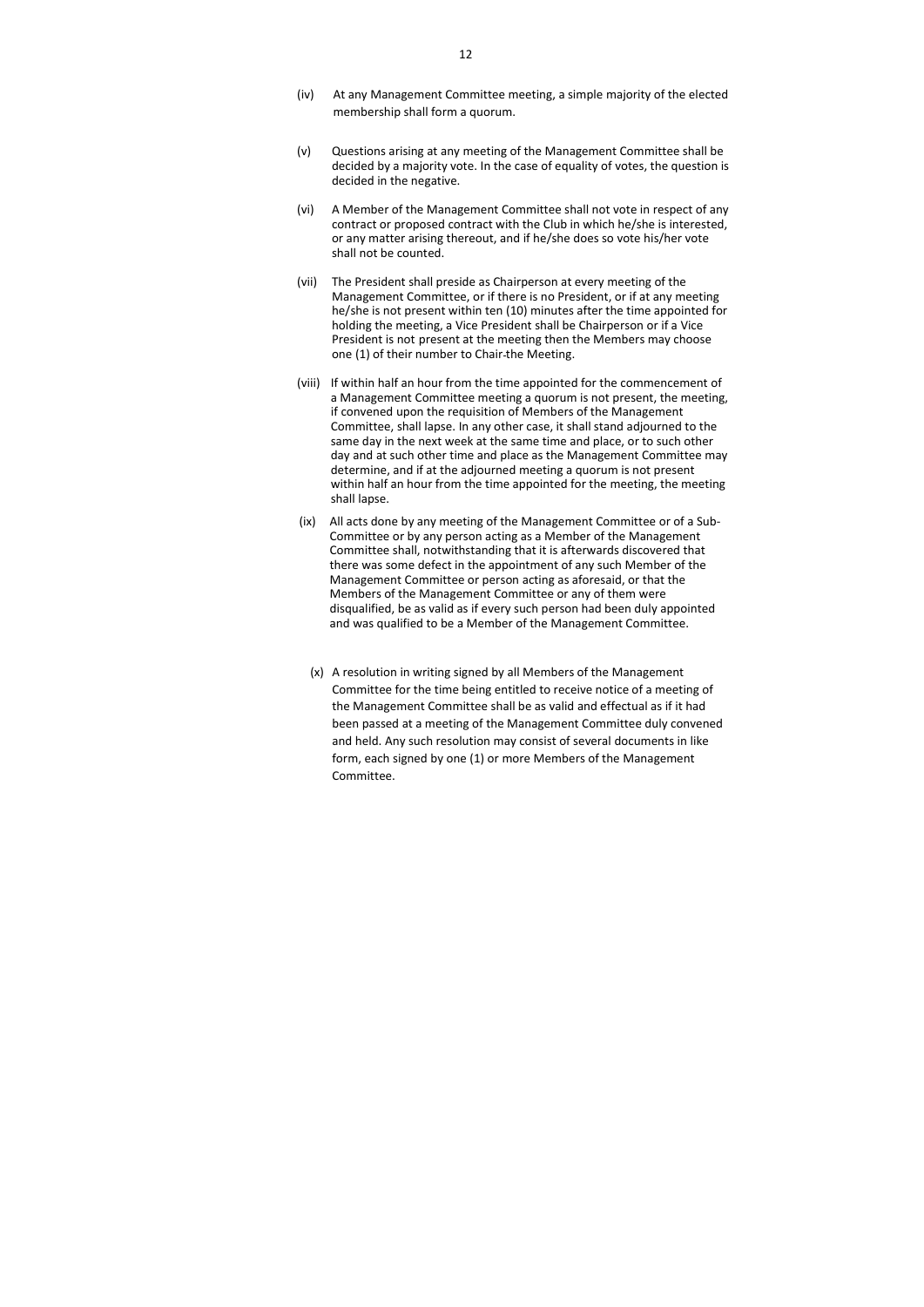#### ANNUAL GENERAL MEETING

- 19 A The Annual General Meeting of the Club shall be held within three (3) months of the close of the financial year.
	- B The business to be transacted at the Annual General Meeting shall be:-
		- (i) The consideration and adoption of the President's Report.
		- (ii) The consideration and adoption of the Audited Balance Sheet and Statement of Accounts.
		- (iii) The determination of fees and subscriptions payable for the ensuing year unless earlier determined at a special General Meeting
		- (iv) The election of Patron, Office Bearers and Management Committee Members.
		- (v) The appointment of Auditor or Auditors.
		- (vi) Such other business as shall have been specified in the notice convening the meeting or as may be properly brought before the meeting.
		- (vii) General business as may be properly brought before the meeting.
	- C Any Member who proposes that a resolution be put at an Annual General Meeting must submit the proposed resolution in writing to the Secretary at least twenty-one (21) days prior to the date of the Annual General Meeting, and such resolutions must be signed by the proposer and a seconder.

 For any other business properly brought before the meeting in accordance with this Sub-clause, written notice thereof must be given to the Secretary at least forty-eight (48) hours prior to the date of the meeting, but such business may only be discussed and not voted upon.

D At least twenty-eight (28) clear days' notice of such meeting shall be sent to all Members entitled to receive such notices at the address shown in the Register of Members of the Club. The non-receipt of notice by, or the accidental omission to give any such notice to any of the Members of the Club shall not invalidate the proceedings at any such meeting.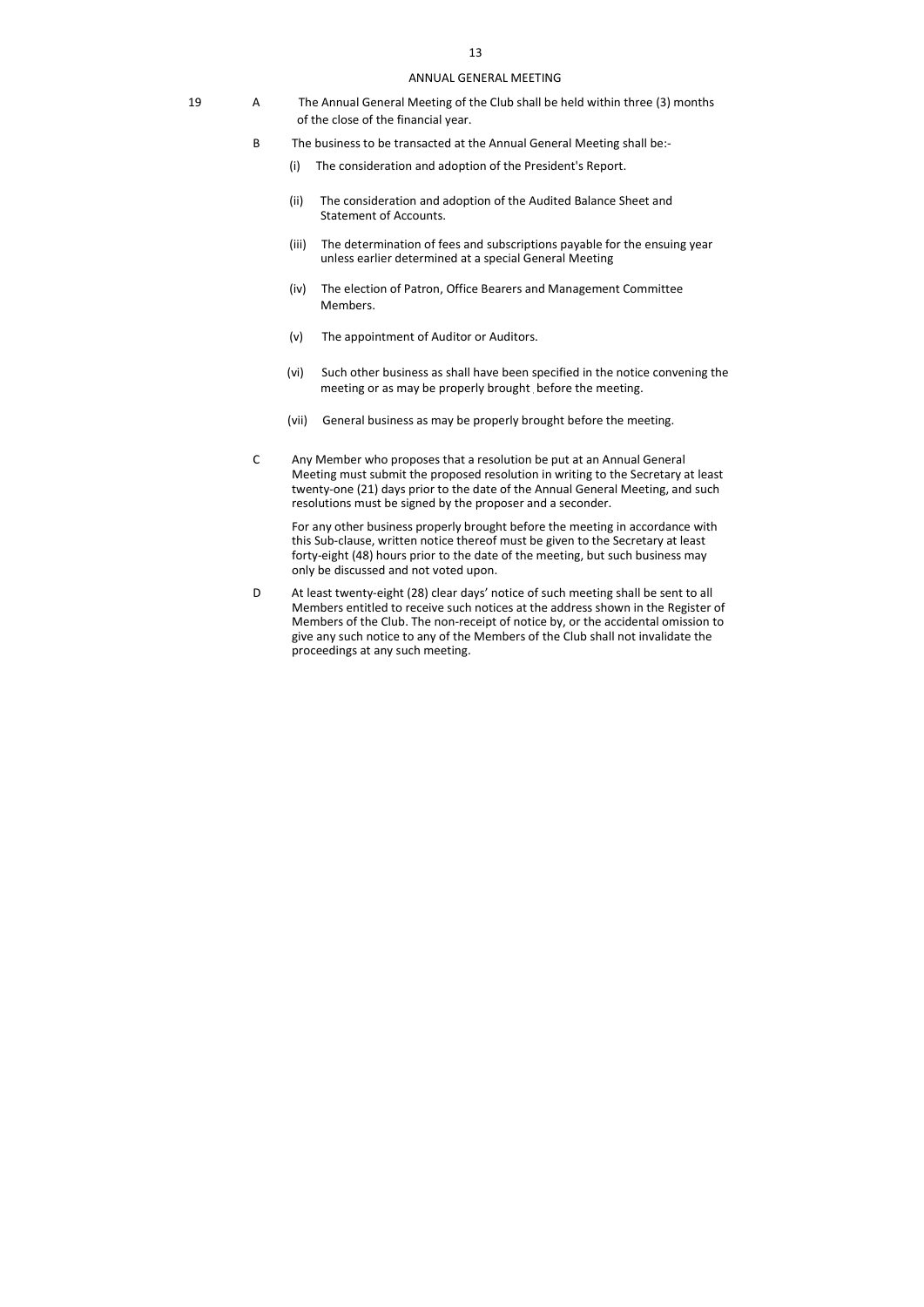## SPECIAL GENERAL MEETING

- 20 The Secretary shall convene a Special General Meeting within twenty-one (21) days of:-
	- A Being directed to do so by the Management Committee.
	- B Receiving a requisition in writing signed by not less than one-third (1/3) of the Members presently on the Management Committee or not less than the number of Ordinary Members of the Club which equals double the number of Members presently on the Management Committee plus one (1). Such requisition shall clearly state the reasons why such Special General Meeting is being convened and the nature of the business to be transacted thereat.
	- C Receiving a notice of an intention to appeal against a decision of the Management Committee to terminate the Membership of any person.

### PROCEEDINGS AT GENERAL MEETINGS

- 21 A At any General Meeting the number of Members to constitute a quorum shall be fifteen (15).
	- B No business shall be transacted at any General meeting unless a quorum of Members is present at the time when the meeting proceeds to business.
	- C (i) If within half an hour from the time appointed for the commencement of a General Meeting, a quorum is not present, the meeting if convened upon a requisition of Members of the Management Committee of the Club, shall lapse.
		- (ii) In any other case, it shall stand adjourned to the same day in the next week at the same time and place or to such other day and at such other place as the Management Committee may determine, and if at the adjourned meeting a quorum is not present within half an hour from the time appointed for the meeting, the Members present shall be a quorum.
	- D The Chairperson may, with the consent of any meeting at which a quorum is present [and if so directed by the meeting], adjourn the meeting from time to time and from place to place, but no business shall be transacted at any adjourned meeting other than the business left unfinished at the meeting from which the adjournment took place. When a meeting is adjourned for thirty (30) days or more, notice of the adjourned meeting shall be given as in the case of the original meeting, save as aforesaid it shall not be necessary to give notice of an adjournment or of the business to be transacted at an adjourned meeting,
	- E The President shall preside as Chairperson, or if there is no President, or if he/she is not present within fifteen (15) minutes after the time appointed for the holding of the meeting or is unwilling to act, a Vice President shall be the Chairperson or if a Vice President is not present or is unwilling to act then the members present shall elect one (1) of their number to Chair the meeting.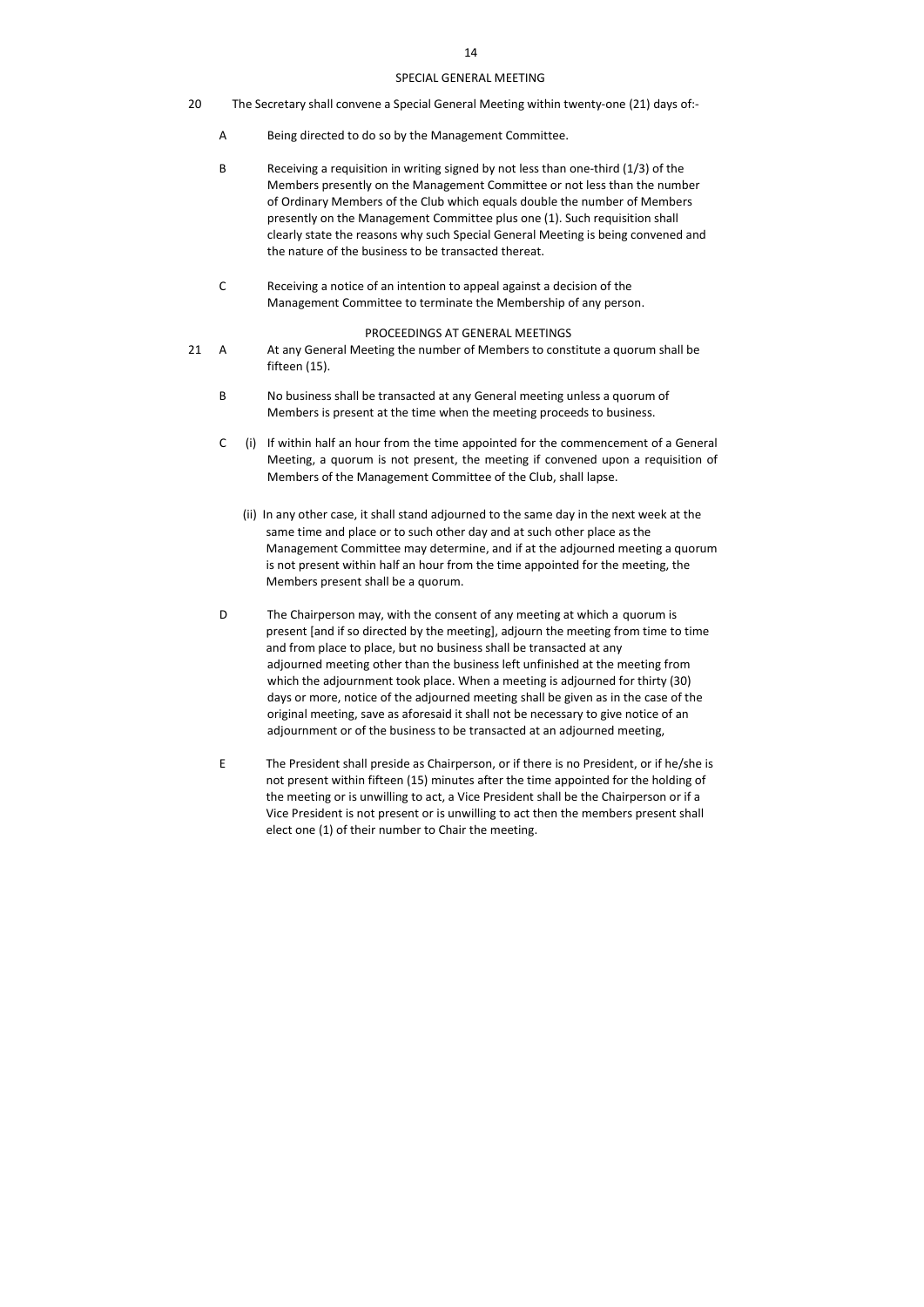F No question, matter or resolution shall be carried thereat unless two-thirds (2/3) of the Members present and qualified to vote, cast their vote in its favour.

# NOTICE OF MEETINGS

- 22 A The Secretary shall convene all General Meetings of the Club by giving at least fourteen (14) days' notice of any such meeting to the Members of the Club.
	- B The manner by which such notice shall be given shall be determined by the Management Committee, provided that notice of any meeting convened for the purpose of hearing and determining the appeal of a Member against termination of his/her membership by the Management Committee, the rejection of a person's application for membership, or, to hear and decide a proposed special resolution of the association and notice of the Annual General Meeting shall be given in writing.
	- C Notice of a General Meeting shall clearly state the nature of the business to be discussed thereat.

## MINUTES

- 24 A At any General Meeting, every question shall be decided by a show of hands. However, should one-fifth (1/5) of the Members present demand a ballot, the Chairperson shall appoint two (2) Members to conduct a secret ballot in such manner as he/she shall determine and the result of the ballot as declared by the Chairperson shall be deemed to be the resolution of the meeting.
	- B All eligible Members present, i.e. Life Members, Lifetime Members and Ordinary Members, shall be entitled to one (1) vote. The Chairperson shall have both a primary and a casting vote.
	- C No Member whose subscription is more than two (2) months in arrears at the time of the meeting shall be entitled to attend or vote at any General Meeting of the Club.

23 The Secretary shall cause full and accurate minutes of all questions, matters, resolutions and other proceedings of every Management Committee meeting and General Meeting to be entered in a book to be open for inspection at all reasonable times by any financial Member who previously applies to the Secretary for that inspection. For the purposes of ensuring the accuracy of the recording of such minutes, the minutes of every Management Committee meeting shall be signed by the Chairperson of that meeting or the Chairperson of the next succeeding Management Committee meeting verifying their accuracy. Similarly, the minutes of every General Meeting shall be signed by the Chairperson of that meeting or the Chairperson of the next succeeding General Meeting, provided that the minutes of any Annual General Meeting shall be signed by the Chairperson of that meeting or the Chairperson of the next succeeding General Meeting or Annual General Meeting.

# VOTING

## ABSENTEE VOTING

25 Where it is desired to afford a Member an opportunity of absentee voting for a nomination to the Management Committee and including all resolutions, an electoral officer shall be appointed to take the vote of such Member upon such Member satisfying the electoral officer that he/she is unable to attend the Annual General Meeting.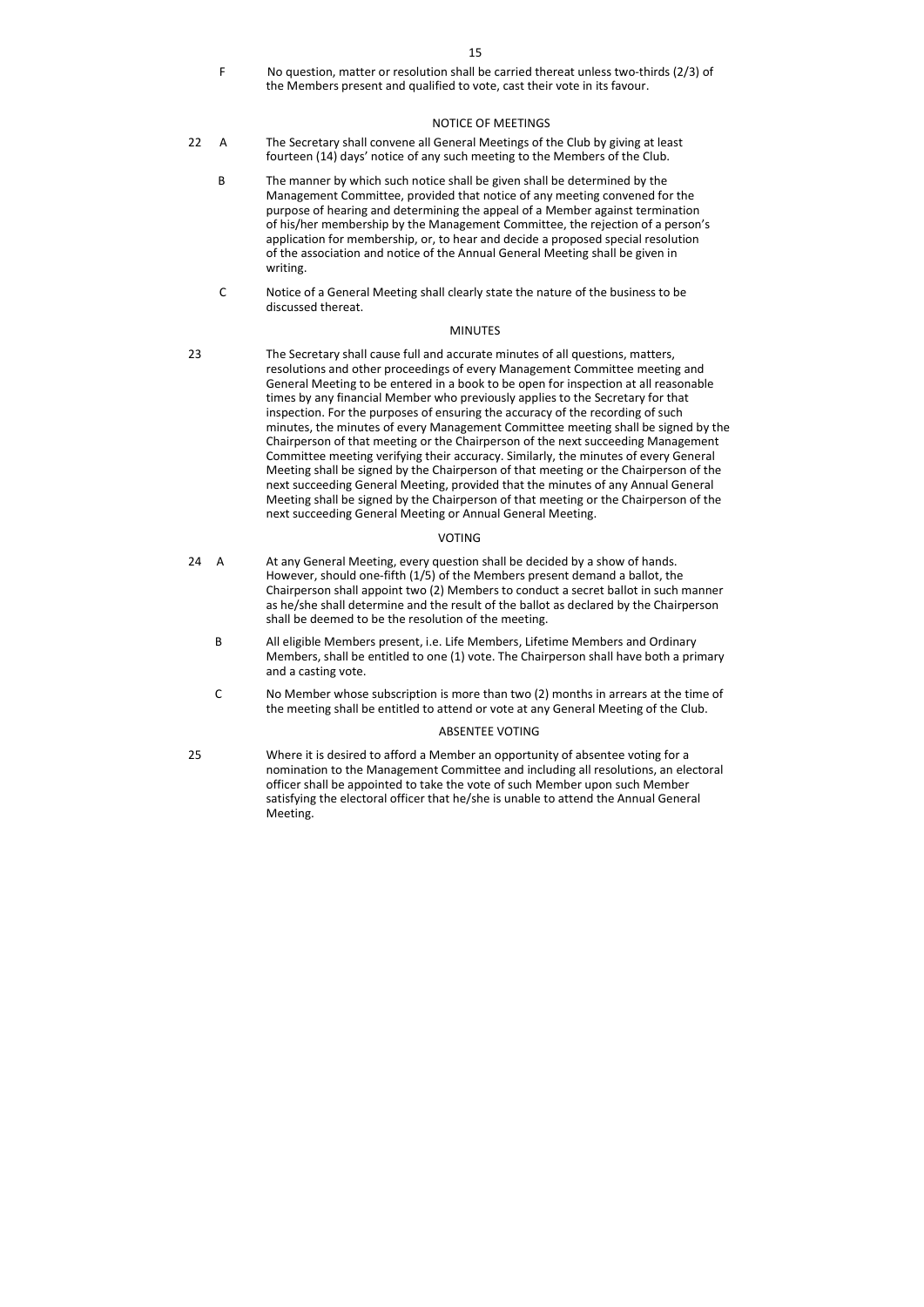The polling for an absentee Member is to take place within seven (7) days preceding the date of the Annual General Meeting. Such polling is to be undertaken on a strictly confidential basis to protect the right of the secret ballot.

The vote is to be placed in a locked secret ballot box to be opened by the scrutineers at the Annual General Meeting when the balloting occurs.

#### RULES OF DEBATE

- 26 A Members shall stand while speaking and shall address the Chair. During the time a Member is speaking all other Members shall remain seated. When the Chairperson rises to speak no one shall continue speaking nor anyone rise until the Chair has been resumed
	- B No Member shall speak except to a motion before the Chair.
	- C No Member shall speak for more than five (5) minutes on any motion, but with the consent of the Chairperson of the meeting, may continue to speak for a further period not exceeding five (5) minutes but no Member except the mover of the motion shall speak more than once to the motion and have right of reply.
	- D The mover and seconder shall address the meeting after and not before the motion is seconded, but with the consent of the Chairperson, the mover may address the meeting before his/her motion is seconded
	- E A member who formally seconds a motion or amendment without making a speech may speak in support at a subsequent stage of debate.
	- F The mover of an original motion, but not of an amendment [unless it becomes the motion] shall have a general right of reply and after his/her reply no further discussion shall follow. When exercising his/her right of reply, the mover shall not introduce therein any new matter, but shall confine himself/herself strictly to answering arguments against the motion.
	- G Any Member may address to the Chair a question upon the matter before the meeting.
	- H Any Member, upon request by the Chairperson, may reply to the question.
	- I Any Member during the debate may raise a point of order and the Member speaking shall sit down until the point of order has been decided. The Member rising to order shall state concisely the point of order and the Chairperson, without further discussion, shall give his/her ruling.
	- J It shall be competent for any Member to move a motion of dissent from the Chairperson's ruling. The mover of the motion of dissent shall concisely state his/her point. The seconder and the Chairperson only shall speak to the motion.
	- K The speaker shall not digress from the subject under discussion and imputations of improper motives and all personal reflections on Members shall be deemed disorderly.
	- L No Member shall interrupt another while speaking, except on a point of order.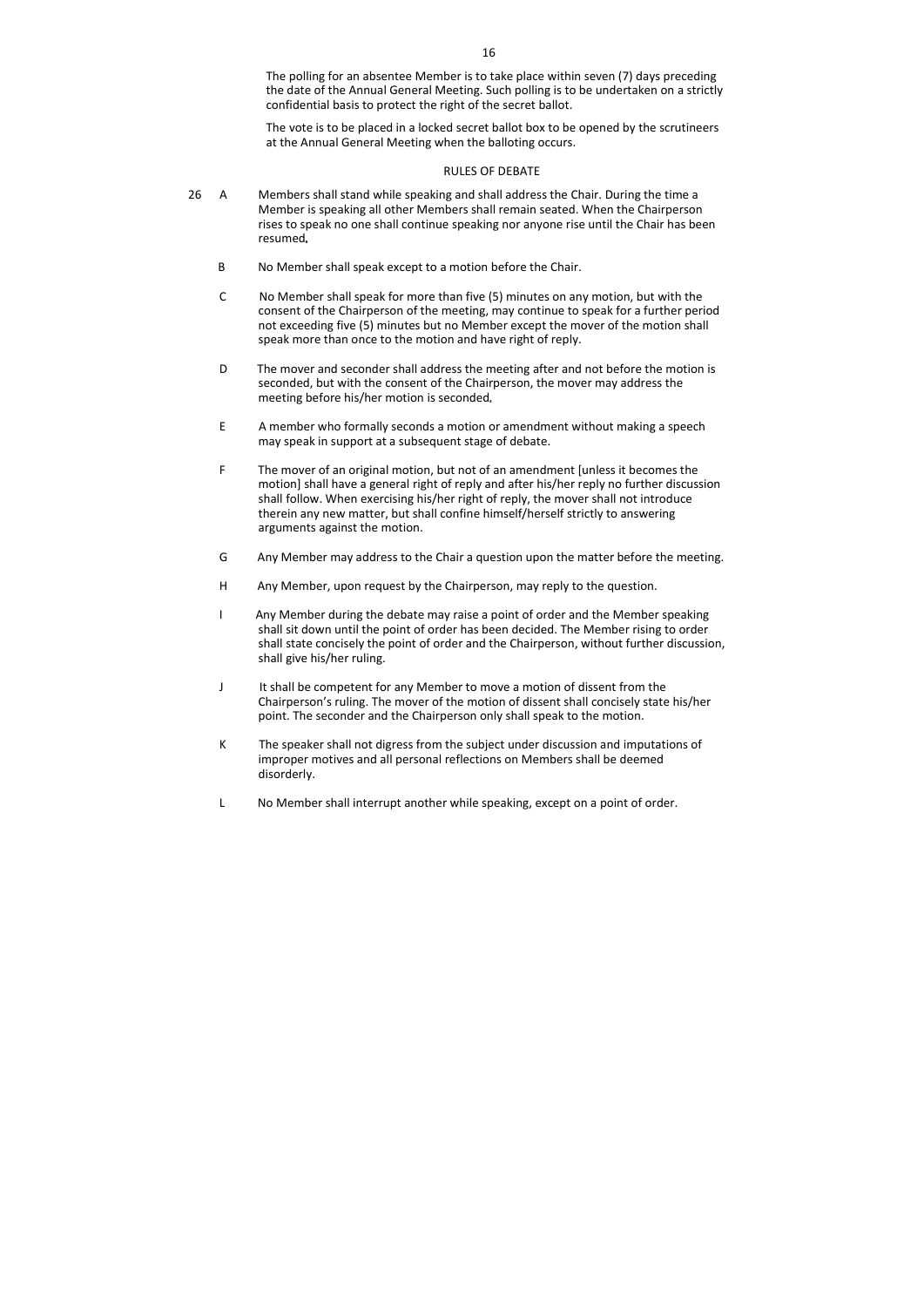- M At any time during the debate any Member may, without notice, move "That the question be now put" and such motion, being duly seconded, shall then be put without debate. If carried, the question shall be put to vote; if lost, the debate shall proceed.
- N At any time after a motion has been moved and seconded, any Member may move an amendment thereto, which shall not be discussed until it has been seconded.
- O Any speaker shall have the right to indicate his/her intention to propose a further amendment to the subject under discussion.
- P No second amendment shall be taken into consideration until the previous amendment has been disposed of.
- Q The Chairperson shall put the amendment to the meeting first, and if carried, it shall be deemed to have quashed the original motion, and for all purposes of subsequent discussion, the amendment so carried shall be acted upon as the original motion. When the amendment has been decided, a further amendment may be moved, which if carried shall in turn supersede the motion, if there is no amendment the original motion shall be put after the mover has replied.
- R The Chairperson shall refuse to receive any amendment which is a direct negative, or which does not preserve the substance of the original motion.
- S When two (2) speakers have spoken in favour of a motion under discussion there shall not be further discussion unless the next speaker speaks to the contrary.
- T No resolution passed at any General Meeting of the Club shall be rescinded or amended at any subsequent General Meeting of the Club unless notice of such intended rescission or amendment is given in the notice convening the meeting at which such rescission or amendment is proposed provided that, subject to the Rules herein, upon a motion passed by a majority of the Members present, the President may, but shall not be bound to, waive such notice.

## BY-LAWS

27 Any By-Laws or regulations made under these Rules shall come into force and have the full authority of a Rule of the Club on being posted on the Notice Board of the Clubhouse.

## ALTERATION OF RULES

28 Subject to the provisions of the Associations Incorporation Act 1981 these Rules may be amended, rescinded or added to from time to time by a special resolution carried at any General Meeting, provided that no such amendment, rescission or addition shall be valid until the same shall have been registered by the Chief Executive of the Department administering the Act.

## COMMON SEAL

29 The Management Committee shall provide for a Common Seal and for its safe custody. The Common Seal shall only be used by the authority of the Management Committee and every instrument to which the seal is affixed shall be signed by a Member of the Management Committee and shall be countersigned by the Secretary or by a second Member of the Management Committee or by some other person appointed by the Management Committee for the purpose.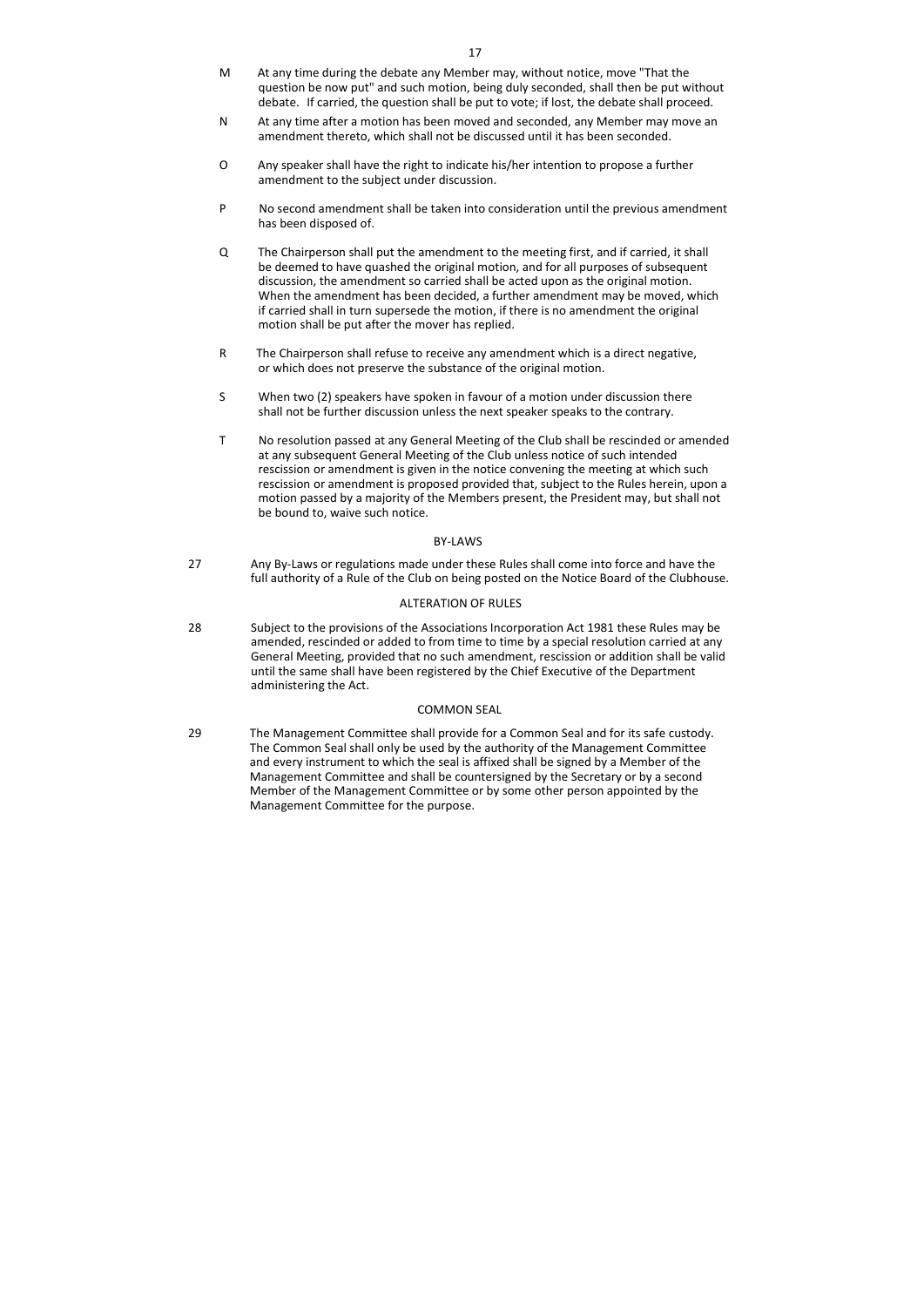#### FUNDS AND ACCOUNTS

- 30 A The funds of the Club shall be banked in the name of the Club in such bank as the Management Committee may from time to time direct.
	- B Proper books and accounts shall be kept and maintained either in written, printed or electronic form in the English language showing correctly the financial affairs of the Club and the particulars usually shown in books of a like nature.
	- C All money shall be banked as soon as practicable after receipt thereof.
	- D All amounts of one hundred dollars (\$100.00) or over shall be paid by cheque signed by any two (2) of the President, Secretary, Treasurer, Gaming Nominee, Member, or, other person authorised from time to time by the Management Committee, or by electronic means authorised by any two (2) of the aforesaid officers.
	- E Cheques shall be crossed "not negotiable" except those in payment of wages, allowances or petty cash recoupments which may be open.
	- F The Management Committee shall determine the amount of petty cash which shall be kept on the imprest system.
	- G All expenditure shall be approved or ratified at a Management Committee meeting.
	- H As soon as practicable after the end of each financial year the Treasurer shall cause to be prepared a statement containing particulars of:
		- (a) the income and expenditure for the financial year just ended
		- (b) the assets and liabilities and of all mortgages, charges and securities affecting the property of the Club at the close of that year.
	- I All such statements shall be examined by the auditor who shall present a report upon such audit to the Secretary prior to the holding of the Annual General Meeting next following the financial year in respect of which such audit was made.
	- J The income and property of the Club whensoever derived shall be used and applied solely in promotion of its objects and in the exercise of its powers as set out herein and no portion thereof shall be distributed, paid or transferred directly or indirectly by way of dividend, bonus or otherwise by way of profit to or amongst the Members of the Club provided that nothing herein contained shall prevent the payment in good faith of interest to any such Member in respect of moneys advanced by him/her to the Club or otherwise owing by the Club to him/her or of remuneration to any officers or servants of the Club or to any Member of the Club or other person in return for any services actually rendered to the Club provided that nothing herein contained shall be construed so as to prevent payment or repayment to any Member of out of pocket expenses, money lent, reasonable and proper charges for goods hired by the Club or reasonable and proper rent for premises demised or let to the Club.

#### DOCUMENTS

31 The Management Committee shall provide for the safe custody of books, documents, instruments of title and securities of the Club.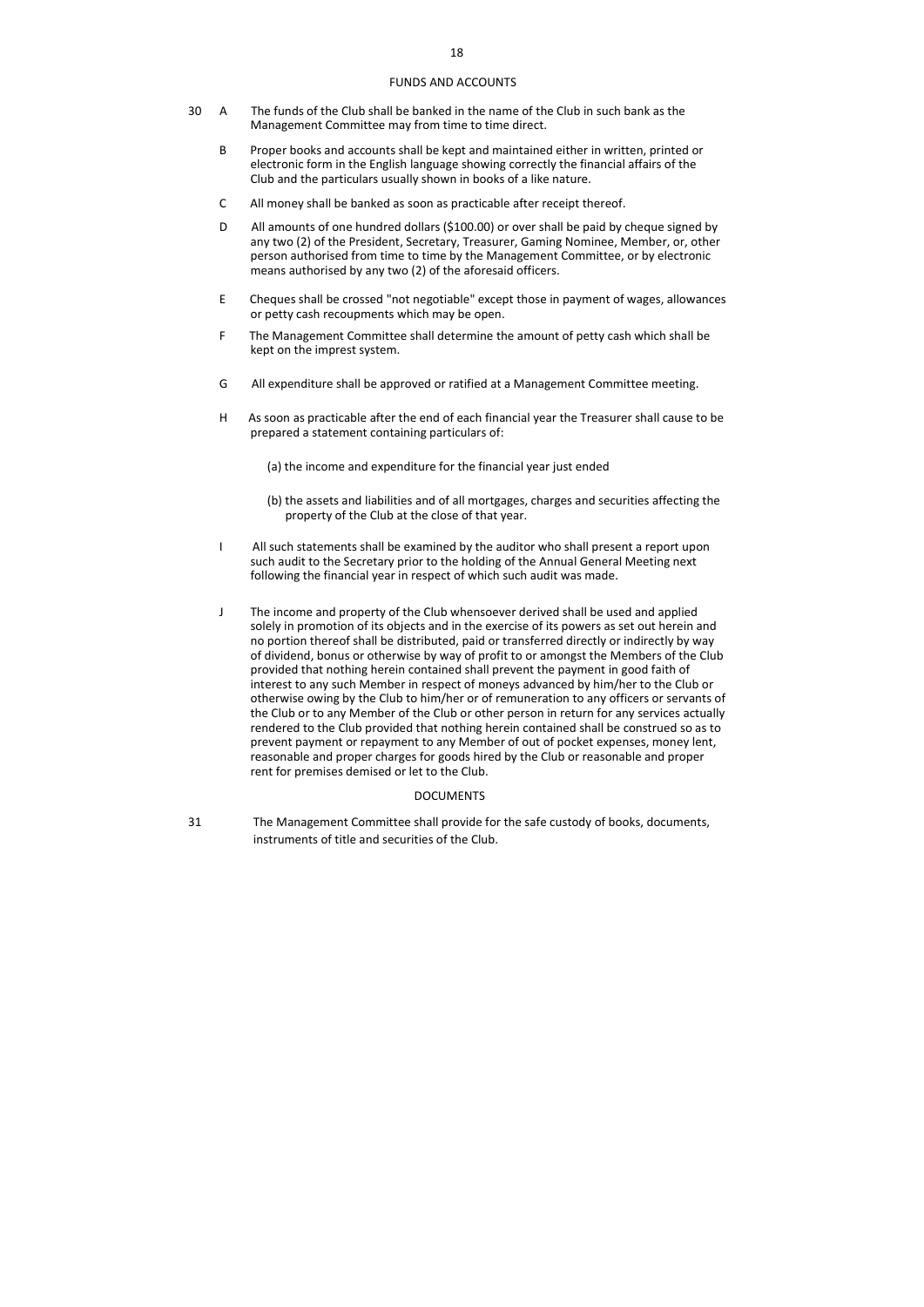# 19 FINANCIAL YEAR

32 The financial year of the Club shall close 30th June in each year.

## INDEMNITY OF OFFICERS

- 33 A Every Member of the Management Committee, the Secretary and every other officer or servant of the Club shall be indemnified by the Club and it shall be the duty of the Management Committee out of the funds of the Club, to pay all costs, losses and expenses which any such officer or servant, acting with the authority of the Management Committee, may incur or be liable to by reason of any contract entered into or act or deed done by him/her in the discharge of his/her duties; and the amount for which such indemnity is given shall immediately attach as a lien on the property of the Club and have priority as between Members over all other claims.
	- B No Member of the Management Committee or other officer of the Club shall be liable
		- (i) for the acts, receipts, neglects or defaults of any other Member of the Management Committee or officer or,
		- (ii) for the joining in any receipt or other act of conformity or,
		- (iii) for any loss or expense happening to the Club through the insufficiency or deficiency of the title to any property acquired by order of the Management Committee for or on account of the Club or,
		- (iv) for the insufficiency or deficiency of any securities in or upon which any of the moneys of the Club shall be invested or,
		- (v) for any loss or damage arising from the bankruptcy, insolvency or tortious act of any person with whom any money, securities or effects shall be deposited or,
		- (vi) for any loss, damage or misfortune whatsoever that shall happen in the execution of the deed of his/her office or in relation thereto unless the same shall happen through his/her own wilful act, neglect or default.

## DISTRIBUTION OF SURPLUS ASSETS

- 34 A If the Club shall be wound up in accordance with the provisions of the Associations Incorporation Act 1981, and there remains, after satisfaction of all its debts and liabilities, any property whatsoever, the same shall not be paid to or distributed among the Members of the Club, but shall be given or transferred to some other institution or institutions having objects similar to the objects of the Club, and which shall prohibit the distribution of its or their income and property among its or their Members to an extent at least as great as is imposed on the Club under or by virtue of Rule 30 (J) such institution or institutions to be determined by the Members of the Club.
	- B No Member shall be entitled to any benefit or advantage from the Club which is not shared equally by every Member thereof.